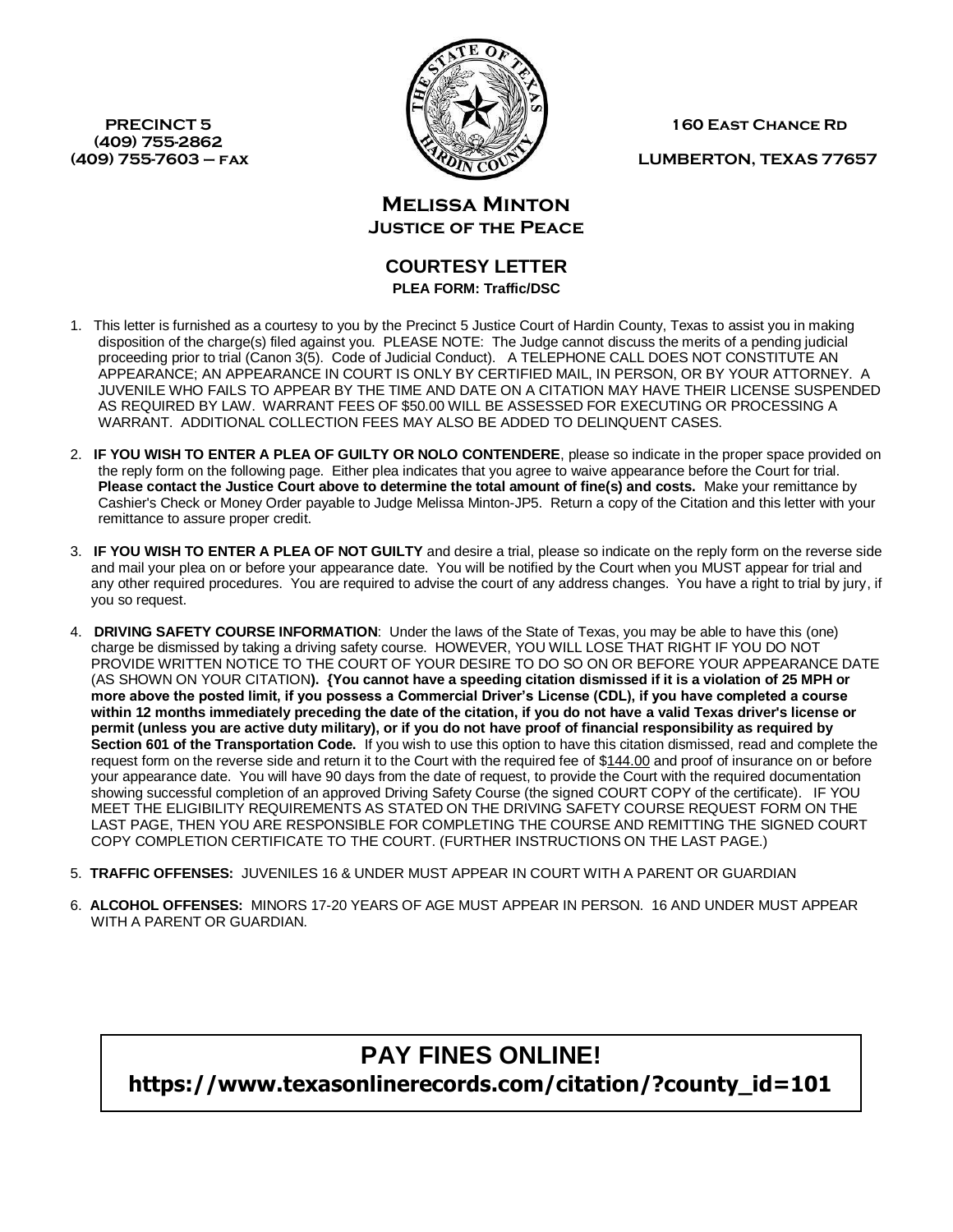# **REPLY FORM**

(Mail to the Justice Court indicated on the previous page. Enclose your copy of the Citation with your reply. Enclose a selfaddressed, stamped envelope if you need a receipt.)

\_\_\_\_\_\_\_\_\_\_\_\_\_\_\_\_\_\_\_\_\_\_\_\_\_\_\_\_\_\_\_\_\_\_\_\_\_\_\_\_\_\_\_\_\_\_\_\_\_\_\_\_\_\_\_\_\_\_\_\_\_\_\_\_\_\_\_\_\_\_\_\_\_\_\_\_\_\_\_\_\_\_\_\_\_\_\_\_\_\_\_\_\_\_\_\_\_\_\_\_\_\_\_\_

| Telephone Number                                                                                                                                                                                                                                                                                                                                                                                                                                                                                                                                                                                                                                                                                                                                                                                                                                                                                                                                                                        |  |  |  |  |
|-----------------------------------------------------------------------------------------------------------------------------------------------------------------------------------------------------------------------------------------------------------------------------------------------------------------------------------------------------------------------------------------------------------------------------------------------------------------------------------------------------------------------------------------------------------------------------------------------------------------------------------------------------------------------------------------------------------------------------------------------------------------------------------------------------------------------------------------------------------------------------------------------------------------------------------------------------------------------------------------|--|--|--|--|
| Date cited to appear on or before                                                                                                                                                                                                                                                                                                                                                                                                                                                                                                                                                                                                                                                                                                                                                                                                                                                                                                                                                       |  |  |  |  |
| <b>CHECK ONE:</b><br>1. I hereby enter a plea of GUILTY and waive my right to trial by jury. CASHIER'S CHECK OR MONEY ORDER (NO<br>PERSONAL CHECKS ACCEPTED!) in the amount of the fine(s) is enclosed. (Make your remittance payable to Judge<br>Melissa Minton-JP5.)<br>2. I hereby enter a plea of NOLO CONTENDERE / NO CONTEST and waive my right to trial by jury. CASHIER'S CHECK<br>OR MONEY ORDER (NO PERSONAL CHECKS ACCEPTED!) in the amount of the fine(s) is enclosed. (Make your<br>remittance payable to Judge Melissa Minton-JP5.)<br>3. I hereby enter a plea of NOT GUILTY and request a trial by JURY. I understand the Court will notify me by mail of my trial<br>date. Advise the court of any changes in address.<br>4. I hereby enter a plea of NOT GUILTY and waive my right to a jury trial and request a trial before the JUDGE (Bench Trial).<br>I understand the Court will notify me by mail of my trial date. Advise the court of any changes in address. |  |  |  |  |
|                                                                                                                                                                                                                                                                                                                                                                                                                                                                                                                                                                                                                                                                                                                                                                                                                                                                                                                                                                                         |  |  |  |  |
|                                                                                                                                                                                                                                                                                                                                                                                                                                                                                                                                                                                                                                                                                                                                                                                                                                                                                                                                                                                         |  |  |  |  |

\_\_\_\_\_\_\_\_\_\_\_\_\_\_\_\_\_\_\_\_\_\_\_\_\_\_\_\_\_\_\_\_\_\_\_\_\_\_\_\_\_\_\_\_\_\_\_\_\_\_\_\_\_\_\_\_\_\_\_\_\_\_\_\_\_\_\_\_\_\_\_\_\_\_\_\_\_\_\_\_\_\_\_\_\_\_\_\_\_\_\_\_\_\_\_\_\_\_\_\_\_\_\_\_

Signature **Example 2** and the Signature of the Amount of Date **Contract Contract Contract Contract Contract Contract Contract Contract Contract Contract Contract Contract Contract Contract Contract Contract Contract Contra**